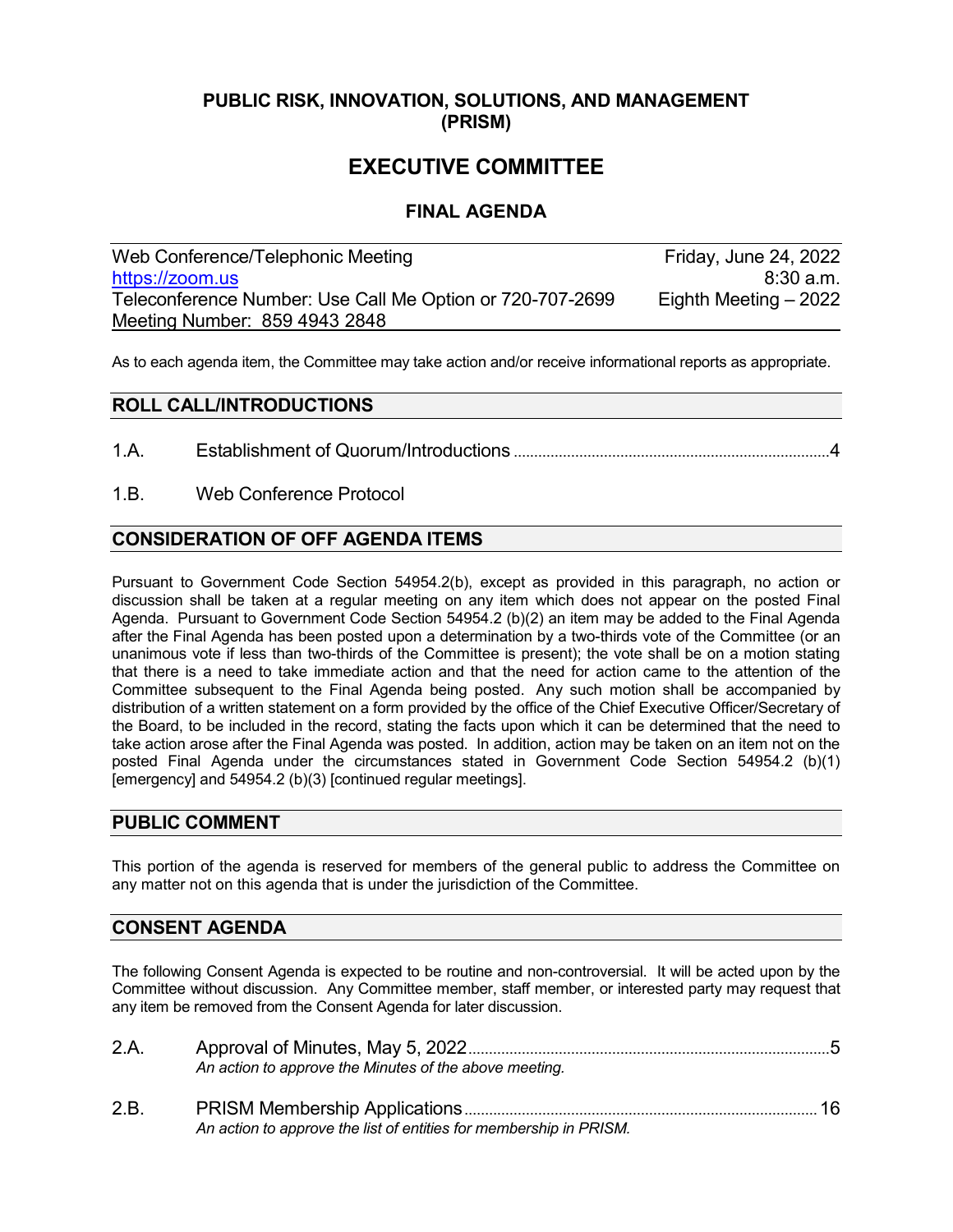| 2.C. |                                                                                     |  |
|------|-------------------------------------------------------------------------------------|--|
|      | An action to acknowledge receipt of the notices of intent for potential withdrawal. |  |
| 2 D  | Disclosure of Underwriting Authority                                                |  |

2.D. Disclosure of Underwriting Authority.................................................................................18 *An action to acknowledge receipt of the disclosure.*

#### **INSURANCE PROGRAMS**

#### **Miscellaneous Programs**

#### **Optional Excess Liability Program**

3.A. 2022/23 Optional Excess Liability (OEL) Program Renewal (Alliant)...................22 *An action to approve renewal terms for the Optional Excess Liability Program.*

#### **Cyber Liability Program**

- 3.B.1. 2022/23 Cyber Liability Program Renewal (Alliant).......................................................31 *Provide direction regarding how much excess limit to purchase for the Cyber Liability Program.*
- 3.B.2. Cyber: New Member Application City of Oxnard (Rebekah)..................................58 *An action to consider the City of Oxnard for membership in the Cyber Liability Program.*
- 3.B.3. Cyber: New Member Application Orange County Superior Court (Rebekah) ..60 *An action to consider the Orange County Superior Courts for membership in the Cyber Liability Program.*

#### **GENERAL BUSINESS**

4.A. Staff Report (Gina) *Staff will report on matters of interest to the Committee.*

#### **FUTURE MEETINGS**

The *August 4, 2022* meeting has been *cancelled.* The next regularly scheduled meeting will be a hybrid meeting on *Thursday, September 1, 2022*, at *10:00 a.m.*, at the *PRISM office in Folsom and offered via web-conference*.

#### **ADJOURNMENT**

*Disability Access: All posted locations for this meeting are wheelchair accessible and disabled parking is available. If you are a person with a disability and you need disability-related modifications or accommodations to participate in this meeting, please contact the Meeting Planner at (916) 850-7300 or (916) 850-7800 (fax). Requests for such modifications or accommodations must be made at least two full business days before the start of the meeting.*